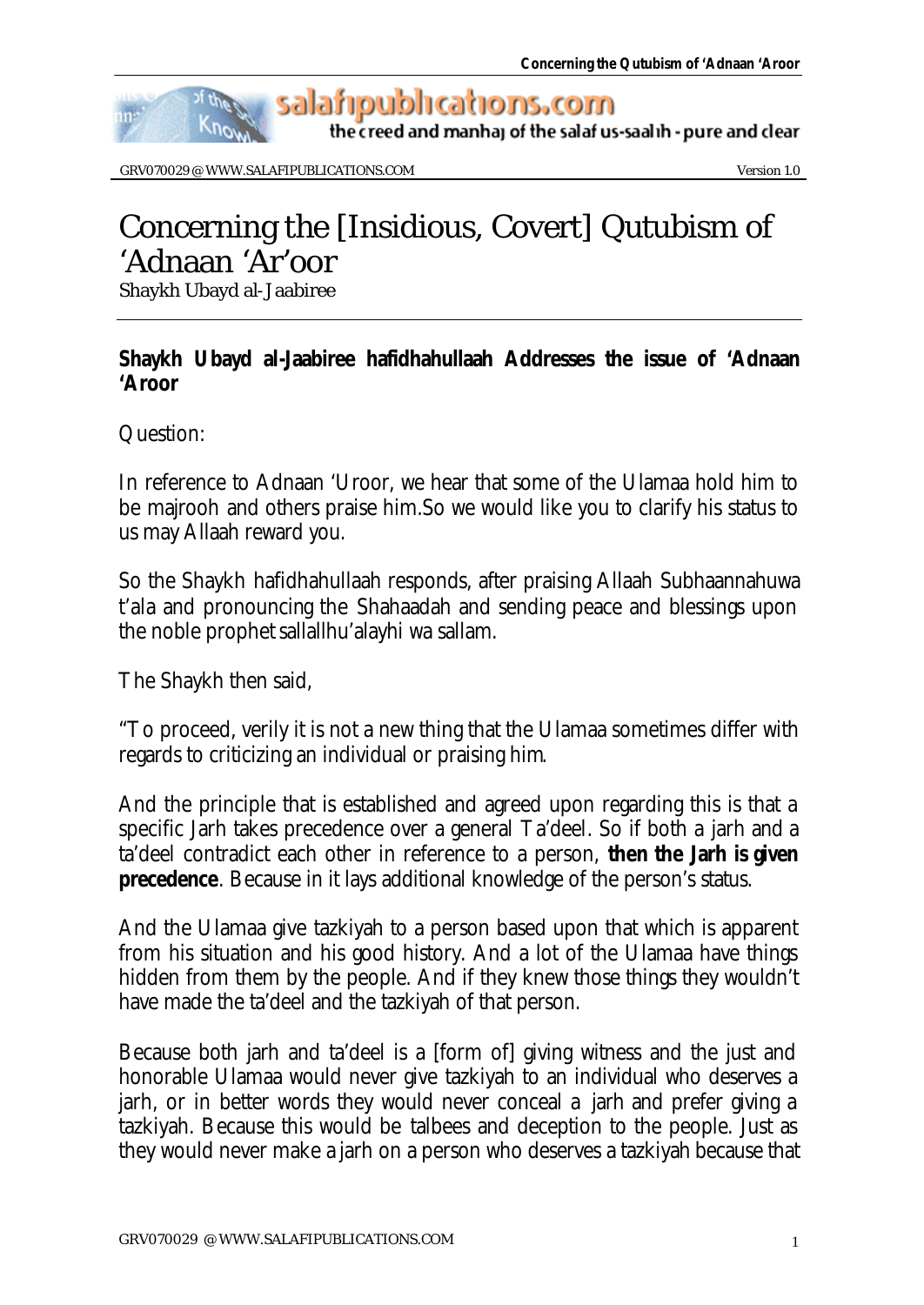would be oppression to such a person. So this principle is general with regards to making a judgment of someone.

And there is another principle, also used for judging statements and actions.

Which is that the statements and actions of someone are weighed by Ahlus Sunnah, using two scales. They are the text and the *ijmaa*, so whoever agrees with the text and the *ijmaa* then his statement and action is accepted. And whoever contradicts a text or an *ijmaa* then his statement and action is rejected without any sympathy. Then Ahlus Sunnah deals with this mistaken individual, by what he deserves. So if he is from the people of bidah and desires he is dealt with sternly and he is made known to the people. And if he is not from the people of bidah but rather, he slipped and a few minor mistakes. Then it is enough just to refute the issue at hand. And the objective of all of this is to protect the Sunnah from infiltration of bidah, so that it will remain pure in both statement and action.

Now regarding the *ustaad* Adnaan ibn Muhammad 'Uroor, then what I can recall at the moment is a few lines from some of his statements. And I will mention them together with the clarification of the mistakes they contain. And their contradiction to that which is correct or rather their contradiction to the Sunnah.

Then I will speak about the man based upon what I recall of his statements. And I will not add nor will I delete *insha'llaah wa t'ala*. And I don't know this man personally nor have I met him, rather I know of him.

Regarding the first thing, he was asked in some European countries, I don't know if it was in Britain or not, I cannot remember.

He was asked about giving the *bai'ah* to the king in Saudi Arabia, whether this is legislated or not?

So he replied, "I am not a Saudi"

So the man fled from giving a judgment based upon what he believes regarding the *bai'ah* to the man in authority here, which is that it is neither valid nor legit. So he said, "I am not a Saudi".

And this shows that he doesn't hold the *bai'ah al qutriyyaa* to be valid, when it is in fact valid and legitimate. And what he should have done if he was brave and outspoken was to clarify his opinion with respect to this issue. As for his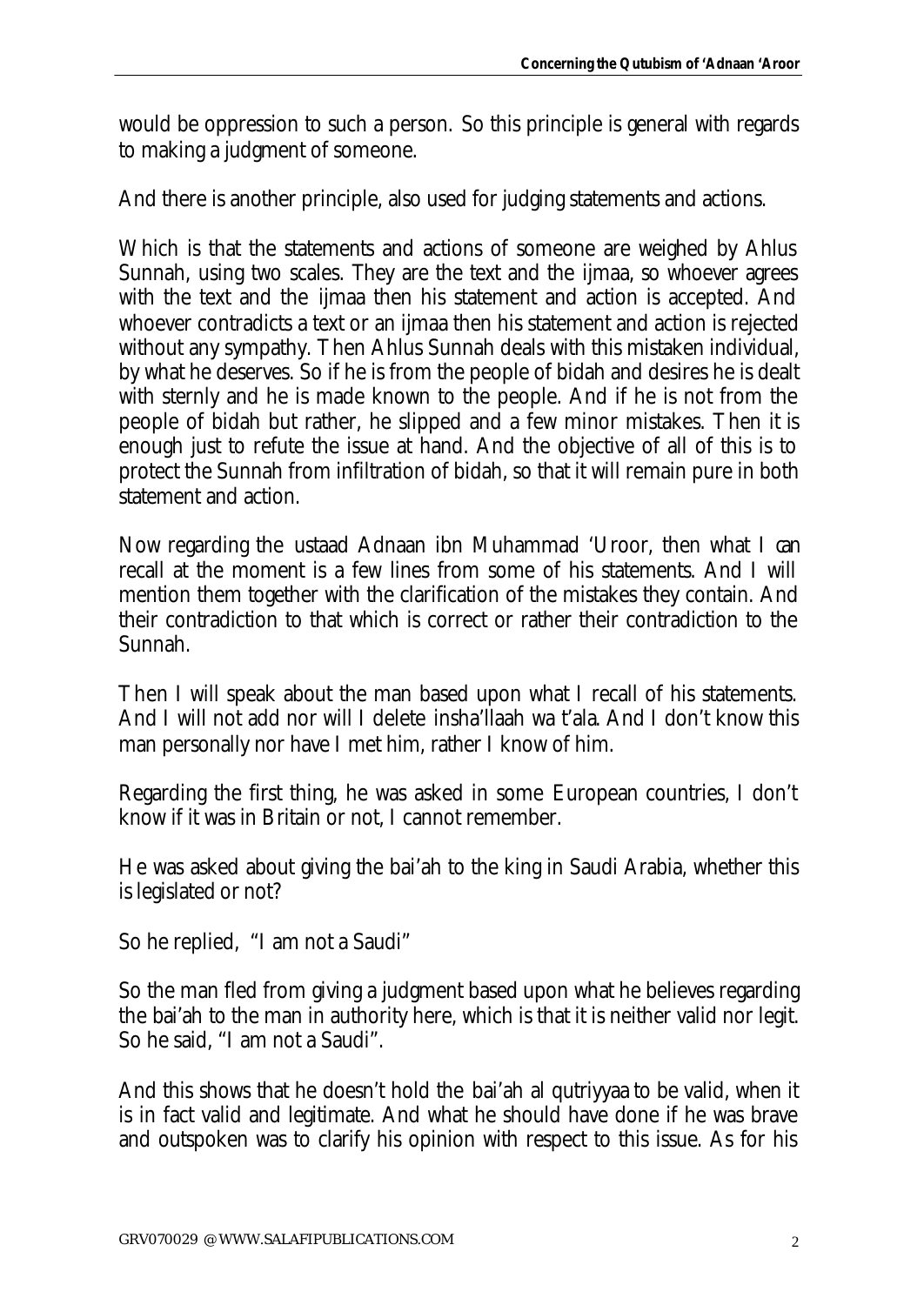reply, then it was a reply of *tablees*. And the people of knowledge always clarify what they believe.

And the *bai'ah* that we have is valid and *Alhamdulillaah* since the people of knowledge such as Shaykh ul-Islaam ibn Taymeeyah and others have given the verdict of the validity of the *bai'ah al qutriyyaa*. Which is given to a ruler who gains authority in a country, and his word remains dominant therein. From such a case, hearing and obeying him is *Waajib*, and giving *bai'ah* to him is *Waajib*.

The second statement is that he ('Uroor) said about Sayd Qutb,

"He is the best ever, who has spoken about manhaj".

This implies that the manhaj of Sayd Qutb in da'wah is the better one and the most prominent. And there are two points to make in reference to his statement, the first being that Sayd is not from the ulamaa of this *deen* and doesn't have an understanding of *Tawheed* nor an understanding of the sunnah. This becomes evident to whoever looks through his books and analyses them thoroughly. And also, the man is 'a thinker' as they say. So he doesn't have the suitability that makes him a caller to Allaah upon clarity and because of this he has deviated greatly in his books.

And the second point is that he conceals the misguided manhaj of Sayd Qutb and gives him *tazkiyah*. And whoever looks into the issue of Sayd (Qutb) through his books will clearly see the deviations and calamities in both *aqeedah* and manhaj. For he carries the banner of takfeer in this age, and his books contain *wahdatul-wajood* and *jabr* and *ta'teel* of the *Sifaat*. And the call to 'the freedom of belief' and the call to the 'unification of the religions' and slandering of the prophet *sallallhu'alayhi wa sallam's* companions.

And I will read to you a statement from Sayd Qutb's books and I think it is in his book '*ma'raktul islaam wa ratsmaliyyah'*. He says, 'it is inevitable for Islaam to dominate because it is the constructive and affirmative *aqeedah* which is formed from both communism and christianity together in complete harmonious blend. And it comprises both their objectives and adds to them balance and moderateness'.

So we ask Adnaan ibn 'Uroor and his likes who are amazed by Sayd Qutb, 'explain to us this statement and what does Sayd intend by it and what does it mean?'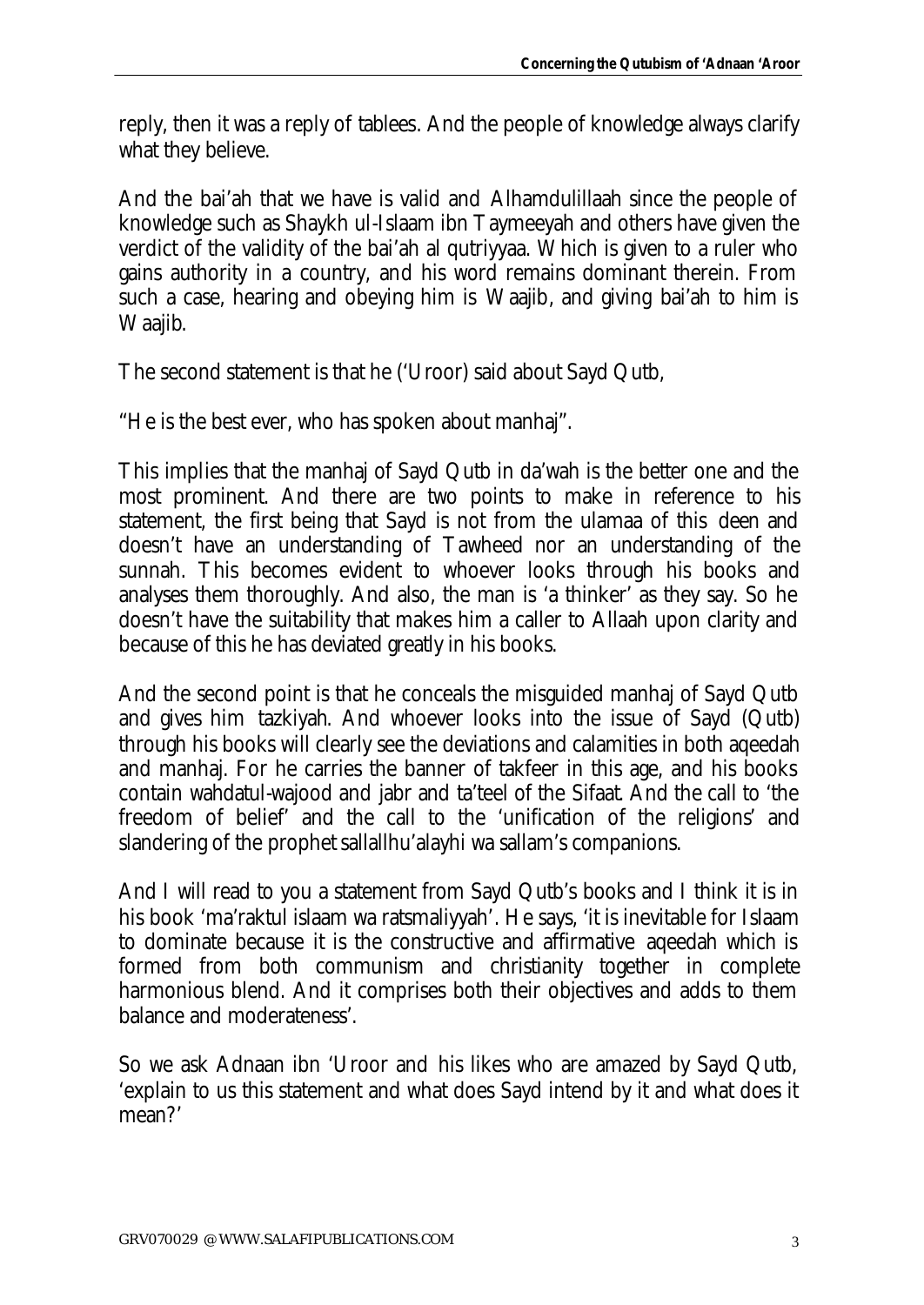And its explanation will only be one of two things, either he believes Islaam to be a foundation for communism and christianity and they are both branching from it. Then this is a justification for him, meaning christianity is true and communism is true.

Or he believes them to be the foundation and Islaam is a mixture of the two and this is more severe than the first one. And both explanations a corrupt, deviant and in fact kufr, it is a statement of *kufr*. But this doesn't mean that we make *takfeer* on Sayd, we don't do this. What we believe is that he is deviant, misguided and misguides others. And those who defend him are either ignorant of his *minhaj*. And don't know what his books contain of misguidance and deviation or they are trying to cover him up. The same way ibn sooreeyah did, when he concealed the verse of stoning. When two jews committed fornication and the jews asked the messenger of Allaah *sallallhu'alayhi wa sallam,* and he asked, "what do you find in the torah?" they said "we expose them and lash them". So Abdullaah ibn Salaam (who use to be a jew and then became a Muslim) said, "you have lied, verily it has the verse of stoning". So torah was brought and ibn Sooreeyah stood up and read from it, putting his hand on the verse of stoning. And he read what was before it and after it. So Abdullaah ibn Salaam said, "you've lied, verily it has the verse of stoning. Lift up your hand". So he lifted it and there was the verse of stoning.

Hence there are from amongst the followers of Sayd Qutb and those who close their eyes to his misguidance and deviation, which his books are full of. Those who's situation and actions resemble the actions of the jews. Because they only mention about Sayd Qutb some minor things, literal things and social issues that the ulamaa have talked about and finalized. Thus, 'Sayd Qutb doesn't posses anything new' and by this they deceive the masses. Saying that he is "a *Imaam*" and "a *shaheed*" and "a reviver". So these people are actually defending innovations in the religion of Allaah, meaning the second category of people. As for the first one, then they are ignorant and don't know anything about Sayd Qutb. Other than it is said to them, "he (Qutb) fought and strove and was killed *feesabeelillaah*".

And the third statement of *al-ustaad* Adnaan is that in some of his books he affirms the inseparable relation between manners and *tawheed*. Meaning, between the manners of the *da'ee* (caller) and *tawheed*. And he concludes by saying that *tawheed* without manners is of no benefit.

And this is an innovated statement which means that whoever is rough and harsh in his *da'wah* and has stern manners, then his *tawheed* is of no benefit to him (!) And this is not correct, it means bad manners contradict *tawheed*. And this is not correct, rather it is a lie. And I don't know this to be from the people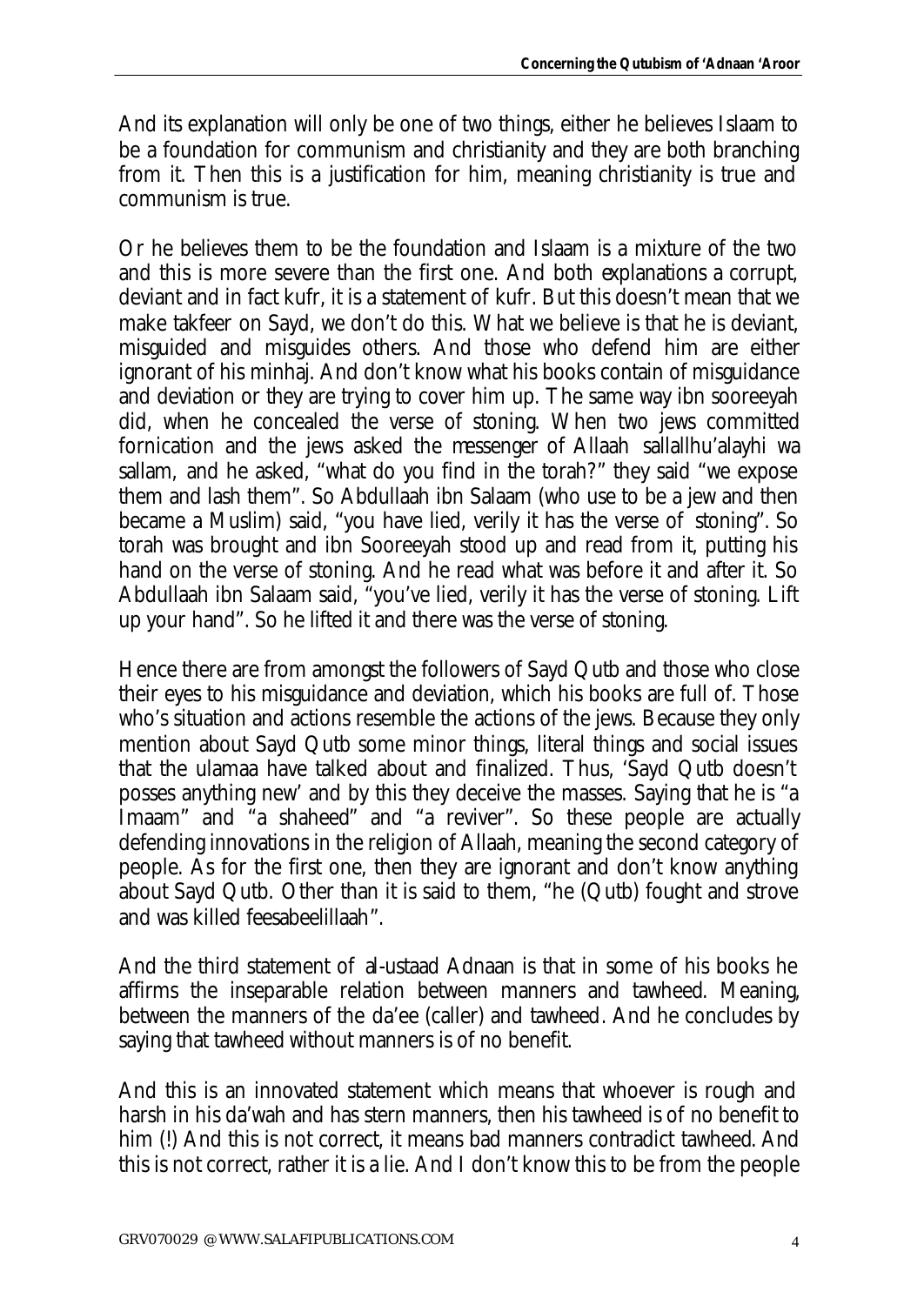of the past and I don't know him to have any *salaf* in this. And he uses as daleel, the action of the prophet *sallallhu'alayhi wa sallam* when he was in Mecca. That only a few people believed with him and then he made *hijrah*. And only when he *sallallhu'alayhi wa sallam* used good manners with the people of Mecca, many of them became Muslims.

This means that the prophet *sallallhu'alayhi wa sallam* was not beneficial in his early stages of *da'wah*. And this is a slander against the messenger of Allaah *sallallhu'alayhi wa sallam*.

These are some of the statements and there are many others in the books of Adnaan 'Uroor. But I would like to say two things,

Number one, this man Adnaan is one of two categories. Either he is ignorant of the *dawatus Salafiyyah* and ignorant of the Sunnah and is not from the callers to Allaah with *baseerah*. Rather he's moved by his emotions and thus started saying what he said. Then verily I call him to fear Allaah with regard to the Muslims. And to learn the Sunnah and study it from its people. And to leave that which results in misguidance and evil.

Or he is a person of *hawaa* and bidah. Then I call him to make *towbaa* to Allaah *azaawa'jal* and to leave the bidah. And to call people to the Book and the sunnah and *tawheed* and the correct *aqeedah*, and to abandon this foolishness. And I believe that he relies on the principle of 'coming together'. Meaning the principle of *al-manaar* and then the ikhwaan al-muslimeen which is, "lets co operate in that which we agree upon and over look each other in that which we differ upon". Or the principle of *al-muwazanah*, which is to look into the good and bad deeds of an individual. Then to blend the bad deeds with the good deeds and this is *bid'atul asr* the most prominent bidah of these times. Which has evolved from the first one.

And I have just remembered a fourth statement, the man also allows *khilaaf* in aqeedah. And this what strengthens my thought that he is upon that false principle of *ta'aawun*. Meaning that let us co-operate and leave that which we differ upon, which we mentioned earlier.

And he uses as proof for this *'khilaaf'* the *khilaaf* of the ulamaa with regards to the Throne and the Pen. 'Which of the two preceded the other?' then he screams at the top of his voice and I have the tape, "is this not *khilaaf* in *aqeedah*?"

So he who has no knowledge of the Sunnah and cannot distinguish between the *Usool* and the *Furoo''*. And doesn't know of the *khilaaf* of the ulamaa in this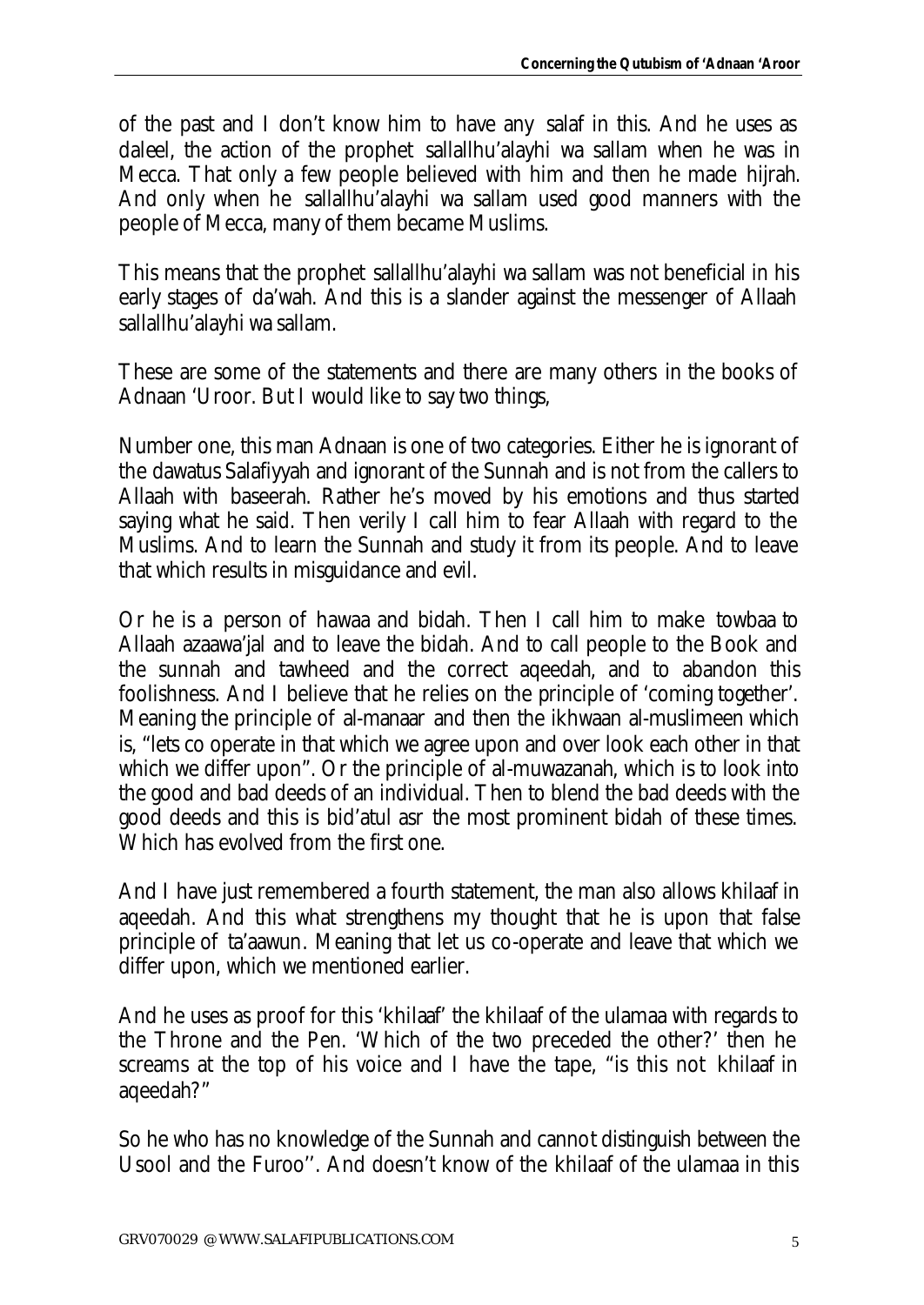issue and its like. Then he will become affected by the *kalaam* of Adnaan 'Uroor.

But this issue is clear because the scholars that differed in this issue did not differ about the creation of the Throne and the Pen nor their existence. Rather they differed about which one of them preceded the other and there is no harm in this. Because all of them agree upon their creation and their existence. So the *khilaaf* was in a *fara'* (*faroo''*) and the *raajih* with us is that the Pen was created first. Due to the *haadith*, "verily the first thing that Allaah created was the Pen".

That was the first thing and the second thing is that I advise you O my children, to study and learn the sunnah. And to get it firmly established within you and also *at-tawheed* and the correct *aqeedah*. Taken from the Book and the sunnah and in accordance with the *salaf us saalih*. And don't be deceived just because some students of knowledge give the brother (Adnaan) *tazkiyah*. Because I think I have about six different *tazkiyaat* from people. And the only one I know from them is the brother as Shaykh 'Ali ibn Hasan 'Ali ibn Abdul Hameed al-Halabee al-Atharee and I don't know the rest of them. And I believe that Shaykh 'Ali is considered a *salafi* by us and I don't know anything other than *salafiyyah* from him in both *aqeedah* and *manhaj*. If he knew of what I have presented to you and what Adnaan's books contain of deviation and bidah. He (shaykh 'Ali) would not have given him *tazkiyah* to him. And I don't think he would give him *ta'deel* being that he (Shaykh 'Ali) is a man of *salafi aqeedah* and *manhaj*. As for the rest of them (that gave Adnaan 'Uroor *tazkiyah*) then they are obscure to me and I don't know anything about them.

This is from one aspect and from another aspect is that some students of knowledge and scholars may declare an individual reliable. And speak good of him and give him *ta'deel* and do this with both his tongue and pen. But if his situation becomes clear to him (which is that he doesn't deserve *tawtheeq* and *tazkiyah*) then he takes back his statement, he takes back his statement of *ta'deel*. So don't find that strange because we have examples of this from some of the great imaams, which darifies this issue. And if you were to know of this example you would clearly find the truth.

Because ash-Shaafi'ee *rahimahullaah* use to declare Ibraheem ibn abee Yahya reliable. And use to say about him, 'he who I don't suspect related to me' and other similar statements implying reliability and *ta'deel* and *tazkiyah*. But this Ibraheem has been criticized by the people of knowledge and the imaams. Those who are greater than ash-Shaafi'ee and those who are of the same caliber and those who are lesser than him.